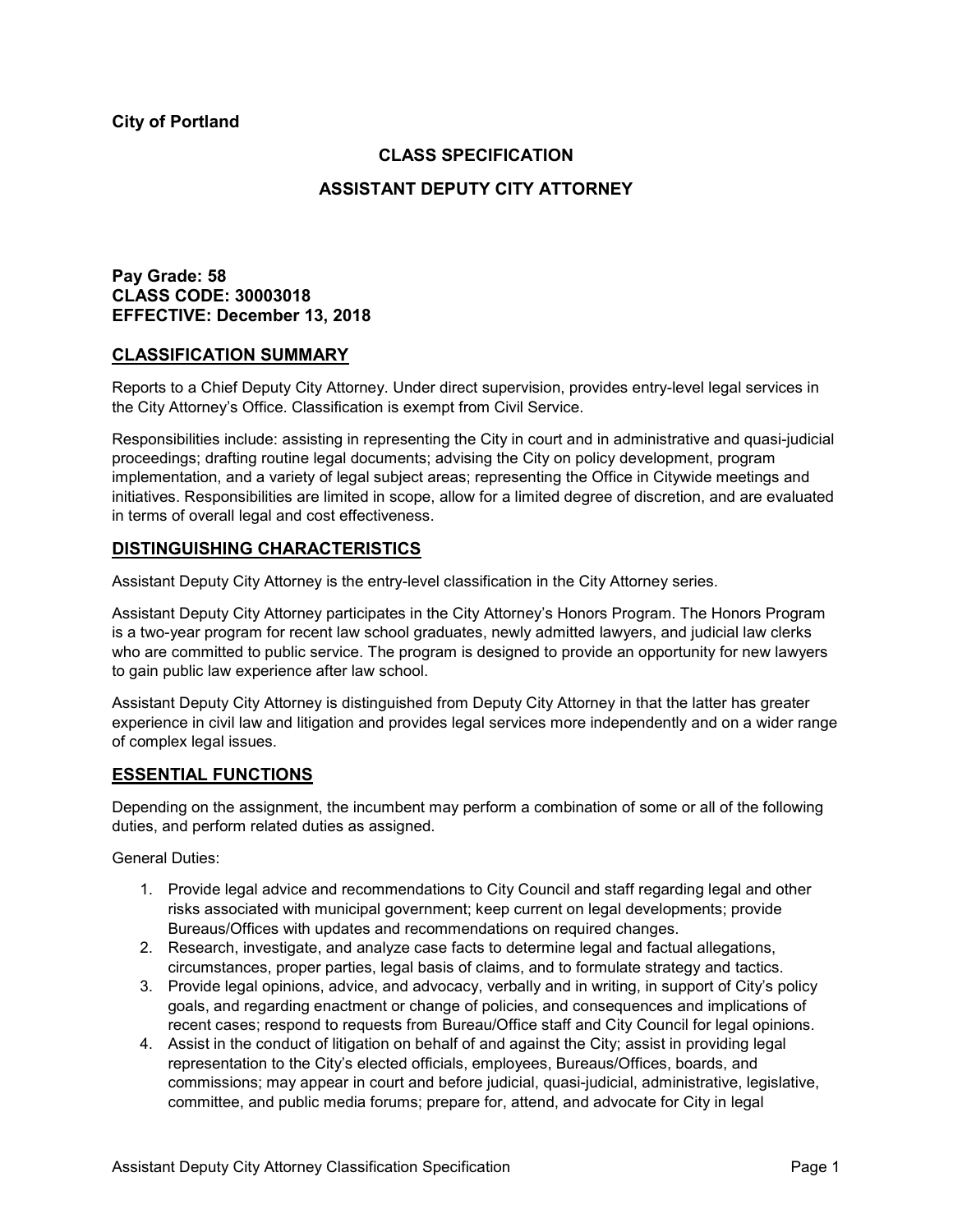proceedings and settlement conferences and mediations; perform post-trial procedures; determine grounds for and advise on appeals proceedings; advise City representatives of outcomes and impacts.

- 5. Advise on and participate in negotiations of contractual obligations between the City and private businesses, individuals, and other governments; participate in negotiations on the City's behalf with third parties to resolve issues in contractual, regulatory, or other relationships; review documents for legal sufficiency to ensure City's actions are legally binding, in proper form, and prevent exposure to liability.
- 6. Review and prepare recommendations on City ordinances, ballot measures, and all legally binding documents including titles, settlements, deeds, and other instruments in property disposal.
- 7. Review, analyze, and draft pleadings, resolutions, ordinances, and intergovernmental agreements; gather information; appear before and brief City Council; meet with City representatives and offer advice on the merits and weaknesses of City's position.
- 8. Ensure City officials and employees comply with legal and ethical requirements, and reduce legal and ethical risks to the City; educate and train City officials, Bureaus/Offices, and employees in ethics, legal duties, and constraints on areas of responsibility, mismanagement, conflicts of interest, and prevention and minimization of legal issues.
- 9. Represent the Office in professional and public settings, including the Oregon State Bar, lectures, public presentations, and professional organizations and activities; participate in programs that increase awareness for municipal law opportunities.
- 10. Manage and perform activities related to the unique mission, goals, and responsibilities of the assigned Practice Group.

# **SUPERVISION RECEIVED AND EXERCISED**

The work of this classification is performed under direct supervision by a Chief Deputy City Attorney and the City Attorney.

This classification has no supervisory responsibilities.

## **KNOWLEDGE/SKILLS/ABILITIES REQUIRED**

- 1. Knowledge of federal, state, and municipal statutes, regulations, and ordinances, and the ability to analyze, interpret, explain, and apply them.
- 2. Knowledge of contracts, torts, real property, constitutional law, federal jurisdiction, appellate jurisdiction and practice, civil rights, civil procedure, statutes relating to municipalities and governmental tort liability.
- 3. Knowledge of rules of evidence procedure for trial and appellate courts.
- 4. Ability to draft statutes, City Code, administrative regulations, contracts, and other legal documents.
- 5. Ability to navigate sensitive political environments.
- 6. Ability to research complex legal questions using digital tools, libraries, professional resources, Oregon Revised Statutes, City Code and Charter, historical City Attorney opinions, and other legal publications.
- 7. Ability to establish and maintain effective working relationships with those contacted in the course of work; demonstrate tact, diplomacy, and patience; gain cooperation through discussion and collaboration.
- 8. Ability to communicate effectively, both verbally and in writing; present information, proposals, and recommendations clearly and persuasively in public settings.
- 9. Ability to analyze and make sound recommendations in complex legal situations.
- 10. Ability to utilize City-specific technology and general office software.